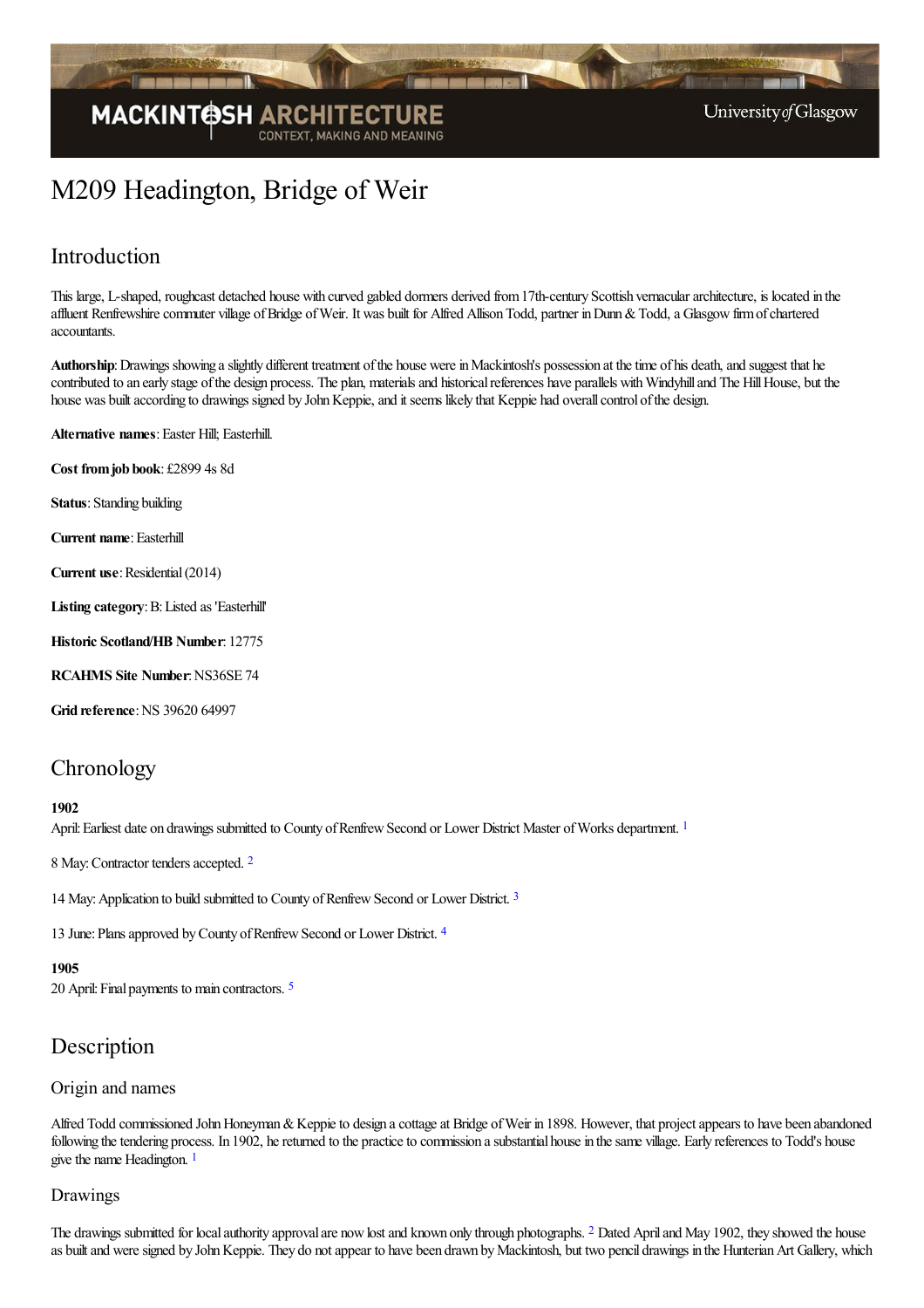<span id="page-1-0"></span>were in Mackintosh's possession at the time of his death and may therefore be by him, show what seems to be an alternative treatment for the house. <sup>[3](#page-4-7)</sup> These drawings, inwhich the distribution ofthe windows is different, may indicate Mackintosh's involvement in an earlier stage ofthe design process.

### Exterior

The L-plan house ofroughcast brick is severely plain. The only ornament is thestonesurround to thefront door in theangle ofthetwo wingsand thecarved panel above it. The eaves line is enlivened by dormers with curved gables and by a wall-head gable on the N. elevation of the slightly higher N. wing. Doors and sash windows are arranged asymmetrically. Plan and materials, as well as the form of the dormers, show the influence of 17th-century Scottish vernacular architecture and recall Mackintosh's contemporary work at Windyhill and The Hill House. [4](#page-4-8)

#### <span id="page-1-1"></span>Interior

According to the 1902 drawings, a narrow vestibule leads to the hall and stairs in the centre of the N. wing. Parlour and dining room open off the E. side of the hall, drawing room off the W. The kitchen is S. of the dining room, with scullery, larder, wash house and coal store in a single-storey wing beyond. On the first floor are four bedrooms, a dressing room and bathroom, and there are three further rooms in the roof space, lit by gabled dormers. The drawings show a large and elaborate fireplace in the dining room and smaller ones in the dressing room and third bedroom.

### Alterations

<span id="page-1-2"></span>Alterations were made to the house in 191[5](#page-4-9) by William Gardner Rowan.<sup>5</sup>

### People

#### **Clients:**

• Alfred Allison Todd

#### **Contractors:**

- Robert Aitken
- John Woodrow

### Job Book

The job books of Honeyman & Keppie (later Honeyman, Keppie & Mackintosh) are now held by The Hunterian, University of Glasgow and include four volumes related to the Mackintosh period. The books were used by the firm to keep a project-by-project, day-by-day record of contractors, suppliers and expenditure. The name of a project and/or client is usually at the top of the left-hand page, followed by information about tradesmen who tendered. The name ofthe measurer (quantity surveyor) is usually at thetop oftheright-hand page, followed by information about payments to contractorsand suppliers. All ofthe data for M209 is entered in the tables below.

Page numbering is not consistent in the job books. Sometimes a single number refers to a double-page spread and sometimes each page is individually numbered. Here, each image of a double-page spread is identified by the number given at the top of the left-hand page. (Images of all of the pages from the four job books can be found at **Browse Job Books**, Visit Book and Cash Book.)

The following information about M209 has been extracted from the job books:



**Client: Alfred Allison Todd** 

#### **Measurer: Douglas, Hunter & Whitson**

### **Tenders**:

<span id="page-1-3"></span>

| Contractor   | <b>Type</b>                 | Address        | Date                   | Value          | Accepted            |
|--------------|-----------------------------|----------------|------------------------|----------------|---------------------|
| John Woodrow | $\text{mason } \&$<br>brick | Bridge of Weir | no data in job<br>book | £541 2s 7d $1$ | yes<br>(8 May 1902) |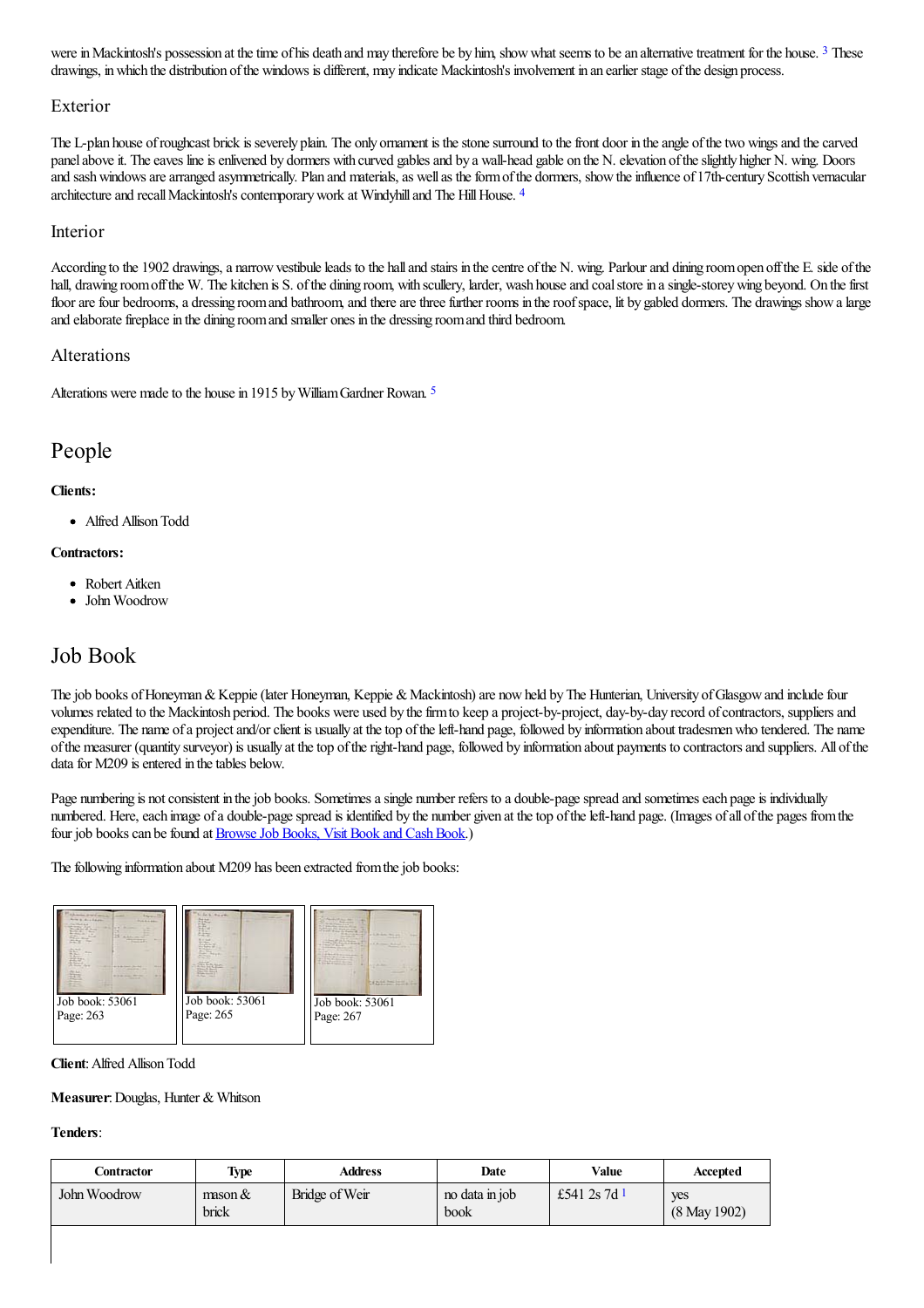<span id="page-2-2"></span><span id="page-2-1"></span><span id="page-2-0"></span>

| Robert Aitkenhead &<br>Son | $\text{mason } \&$<br>brick | Greenock            | no data in job<br>book | £631 15s 6d            | no                    |
|----------------------------|-----------------------------|---------------------|------------------------|------------------------|-----------------------|
| Robert Corbert & Son       | $\text{mason } \&$<br>brick | Glasgow             | no data in job<br>book | £698 0s 0d             | no                    |
| Robert Gilchrist & Son     | $\text{mason } \&$<br>brick | Glasgow             | no data in job<br>book | £609 0s 0d             | no                    |
| William Steel              | $\text{mason } \&$<br>brick | Greenock            | no data in job<br>book | no data in job<br>book | no                    |
| T. P. Jamieson             | $\text{mason } \&$<br>brick | Baillieston         | no data in job<br>book | £633 11s 8d            | no                    |
| Dick & Benzie              | $\text{mason } \&$<br>brick | Glasgow             | no data in job<br>book | no data in job<br>book | no                    |
| William Shaw & Son         | $\text{mason } \&$<br>brick | Glasgow             | no data in job<br>book | £659 15s 9d            | no                    |
| James Grant                | joiner                      | Glasgow             | no data in job<br>book | £490 8s 1d             | no                    |
| Thomas Brown               | joiner                      | Glasgow             | no data in job<br>book | £439 0s 0d             | no                    |
| George Ferguson            | joiner                      | Glasgow             | no data in job<br>book | £443 5s 9d             | no                    |
| Matthew Henderson          | joiner                      | Glasgow             | no data in job<br>book | no data in job<br>book | no                    |
| William Shaw & Son         | joiner                      | Glasgow             | no data in job<br>book | £309 15s 0d            | no                    |
| John Cochrane Jr           | joiner                      | Glasgow             | no data in job<br>book | no data in job<br>book | no                    |
| John Woodrow               | joiner                      | Bridge of Weir      | no data in job<br>book | £433 4s 3d 2           | yes<br>$\overline{0}$ |
| A. & D. MacKay             | slater                      | no data in job book | no data in job<br>book | £99 0s 0d              | no                    |
| A. M. Ross & Son           | slater                      | no data in job book | no data in job<br>book | £88 0s 0d              | no                    |
| McOwat & Son               | slater                      | no data in job book | no data in job<br>book | £100 18s 2d            | no                    |
| John Anderson              | slater                      | no data in job book | no data in job<br>book | £94 0s 0d              | no                    |
| John Woodrow               | slater                      | [Bridge of Weir]    | no data in job<br>book | £74 19s 7d 3           | yes<br>$\overline{0}$ |
| William Shaw & Son         | slater                      | [Glasgow]           | no data in job<br>book | £89 18s 9d             | no                    |
| R. A. McGilvray            | plasterer                   | no data in job book | no data in job<br>book | £92 0s 0d              | no                    |
| William Forbes             | plasterer                   | no data in job book | no data in job<br>book | £897s2d                | no                    |
| John Forbes                | plasterer                   | no data in job book | no data in job<br>book | £91 9s 2d              | no                    |
| George Rome & Co.          | plasterer                   | no data in job book | no data in job<br>book | £82 8s 5d              | no                    |
| William Tonner             | plasterer                   | no data in job book | no data in job<br>book | no data in job<br>book | no                    |
| John Woodrow               | plasterer                   | [Bridge of Weir]    | no data in job<br>book | £68 2s 8d 4            | yes<br>$\theta$       |
| William Shaw & Son         | plasterer                   | [Glasgow]           | no data in job<br>book | £82 8s 5d              | no                    |
| Fyfe & Allan               | plumber                     | no data in job book | no data in job<br>book | £140 0s 0d             | no                    |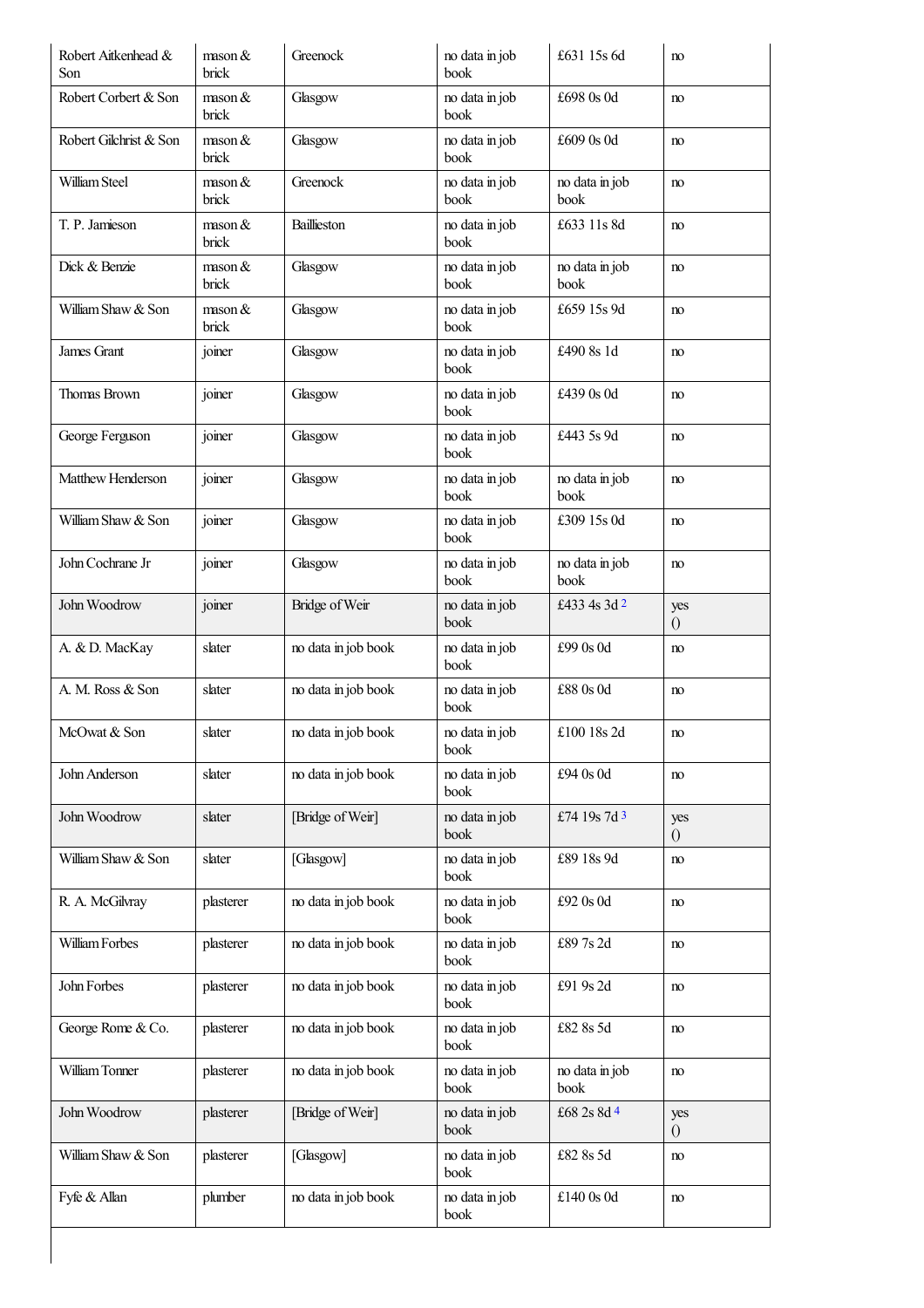<span id="page-3-0"></span>

| James Johnstone & Son      | plumber | no data in job book           | no data in job<br>book        | £130 0s 0d   | no                     |
|----------------------------|---------|-------------------------------|-------------------------------|--------------|------------------------|
| James Ingleton & Co.       | plumber | no data in job book           | no data in job<br>book        | £139 0s 0d   | no                     |
| William Anderson           | plumber | no data in job book           | no data in job<br>book        | £143 10s 3d  | no                     |
| Brown & Young              | plumber | no data in job book           | no data in job<br>book        | £138 4s 11d  | no                     |
| Crawford                   | plumber | Bridge of Weir                | no data in job<br>book        | £142 $9s$ 6d | no                     |
| John Woodrow               | plumber | [Bridge of Weir]              | no data in job<br>book        | £140.5s 2d 5 | yes<br>$\Omega$        |
| William Shaw & Som         | plumber | [Glasgow]                     | no data in job<br>book        | £1397s 11d   | no                     |
| T. G Spence                | painter | Neva Place, Bridge of<br>Weir | no data in job<br>book        | £98 15s 6d   | no                     |
| John Ritchie               | painter | Market Place, Kilmacolm       | no data in job<br>book        | £62 16s 0d   | yes<br>(30 March 1903) |
| H. L. Anderson & Co.       | painter | <b>St Vincent Street</b>      | no data in job<br>book        | £95 19s 2d   | no                     |
| T. C. Bowie & Fisher       | painter | <b>Bothwell Street</b>        | no data in job<br>book        | £93 4s 4d    | no                     |
| J. & W. Guthrie &<br>Wells | painter | West George Street            | no data in job<br><b>book</b> | £90 5s 9d    | no                     |
| George Sellars             | painter | West George Street            | no data in job<br>book        | £974s3d      | no                     |

### **Payments (trades):**

<span id="page-3-3"></span><span id="page-3-2"></span><span id="page-3-1"></span>

| <b>Name</b>  | <b>Type</b>                 | Payment out sum                                                                            |
|--------------|-----------------------------|--------------------------------------------------------------------------------------------|
| John Woodrow | $\frac{1}{2}$ mason & brick | First installment: 19 September 1902<br>Final installment: 20 April 1905<br>£2035 4s 11d 6 |
| John Woodrow | joiner                      | Payment date: 20 April 1905<br>£470 9s 9d $7$                                              |
| John Woodrow | slater                      | Payment date: 20 April 1905<br>£70 0s 11d $8$                                              |
| John Woodrow | plasterer                   | Payment date: 20 April 1905<br>£62 16s 4d 9                                                |
| John Woodrow | plumber                     | Payment date: 20 April 1905<br>£151 3s 10d $10$                                            |
| John Woodrow | painter                     | <b>Payment date:</b> 13 May [1905]<br>£59 0s 5d 11                                         |

### <span id="page-3-6"></span><span id="page-3-5"></span><span id="page-3-4"></span>**Payments (suppliers):**

| Name          | Service              | Payment date       | Payment sum |
|---------------|----------------------|--------------------|-------------|
| Robert Aitken | inspector; 32 visits | 23 December [1905] | £12 $0s$ 0d |

<span id="page-3-7"></span>**Measurerfee payment**: £40 8s 6d [12](#page-5-10) (20 April 1905)

### Documents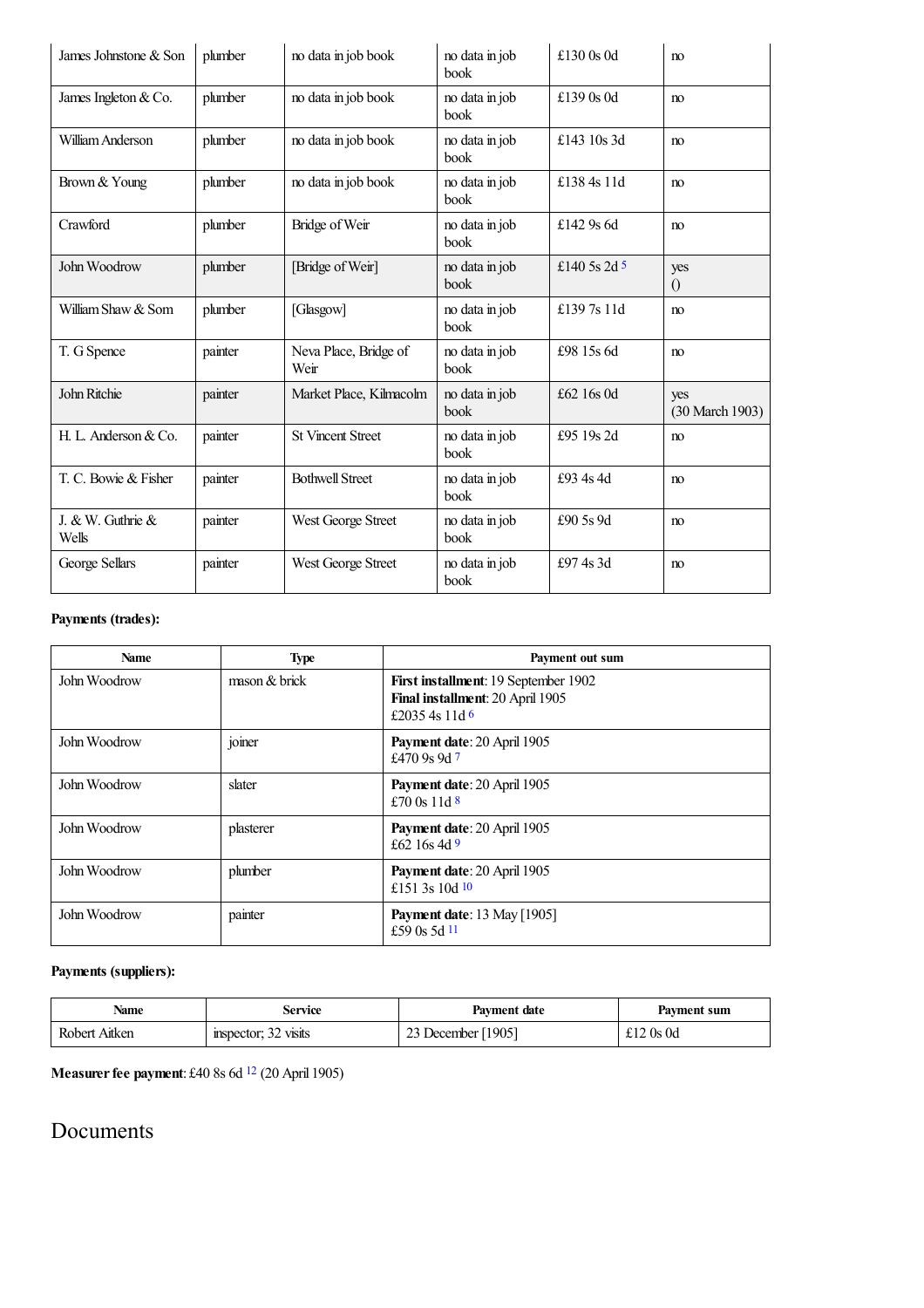

# Images



# Bibliography

### Published

- Frank ArneilWalker, *The South Clyde Estuary. An Illustrated Guideto Inverclyde and Renfrew*, Edinburgh:ScottishAcademic Press, 1986, p. 84
- Frank ArneilWalker, 'Two Housesat Bridge ofWeir', *Charles Rennie Mackintosh Society Newsletter*, 44, Autumn 1986, pp. 10–11

### Unpublished

• Hiroaki Kimura, 'Charles Rennie Mackintosh: Architectural Drawings', unpublished PhD thesis, University of Glasgow, 1982, pp. 312–14

### Notes:

<span id="page-4-0"></span>**[1](#page-0-0)**:HiroakiKimura, 'Charles Rennie Mackintosh:ArchitecturalDrawings', unpublished PhDthesis, University ofGlasgow, 1982, pp. 313–14.

<span id="page-4-1"></span>[2](#page-0-1): The Hunterian, University of Glasgow: John Honeyman & Keppie / Honeyman, Keppie & Mackintosh job book, GLAHA 53061, p. 263.

<span id="page-4-2"></span>**[3](#page-0-2)**:Renfrewshire Archives, PaisleyCentralLibrary:County ofRenfrew, Second or Lower District, Schedules for NewBuildings, 178–245, 1902, no. 210.

<span id="page-4-3"></span>**[4](#page-0-3)**:Paisley, Renfrewshire CouncilPlanningDepartment:County ofRenfrew, Second or Lower District, Register ofNewBuildings 1899–1929, no. 210.

<span id="page-4-4"></span>**[5](#page-0-4)**: The Hunterian, University of Glasgow: John Honeyman & Keppie / Honeyman, Keppie & Mackintosh job book, GLAHA 53061, p. 264.

<span id="page-4-5"></span>**[6](#page-0-5)**:*Glasgow Post Of ice Directory*, 1905–6, p. 609; Mrs E. Todd was stillliving at 'Headington', Bankend Road, Bridge ofWeir in 1926. *Paisley and District Post Of ice Directory*, 1926, p. 556.

<span id="page-4-6"></span>**[7](#page-0-6)**:HiroakiKimura, 'Charles Rennie Mackintosh:ArchitecturalDrawings', unpublished PhDthesis, University ofGlasgow, 1982, pp. 313–14. The drawings were seen by Kimura in or before 1982 in the former Strathclyde Regional Council, Renfrew District archives in Cotton Street, Paisley, but could not be located in 2010 among surviving drawings for other projects at Renfrewshire archives, Heritage Services, Paisley Central Library.

<span id="page-4-7"></span>[8](#page-1-0): The Hunterian, University of Glasgow: GLAHA 41854 (M209-005); GLAHA 41855 (M209-006); Frank Arneil Walker, 'Two Houses at Bridge of Weir', *Charles Rennie Mackintosh Society Newsletter*, 44, Autumn 1986, p. 11.

<span id="page-4-8"></span>[9](#page-1-1): Charles Rennie Mackintosh Society Newsletter, 44, Auturm 1986, p. 11. Frank Arneil Walker, The South Clyde Estuary. An Illustrated Guide to *Inverclyde and Renfrew*, Edinburgh: Scottish Academic Press, 1986, p. 84.

<span id="page-4-9"></span>**[10](#page-1-2)**:'Easterhill', *Dictionary of Scottish Architects, 1840–1980*, www.scottisharchitects.org.uk [accessed 8 December 2010]; Historic Scotland listing description, HB12775, www.historic-scotland.gov.uk [accessed 8 December 2010].

<span id="page-4-10"></span>[11](#page-1-3): Value of original tender £592 18s 9d.